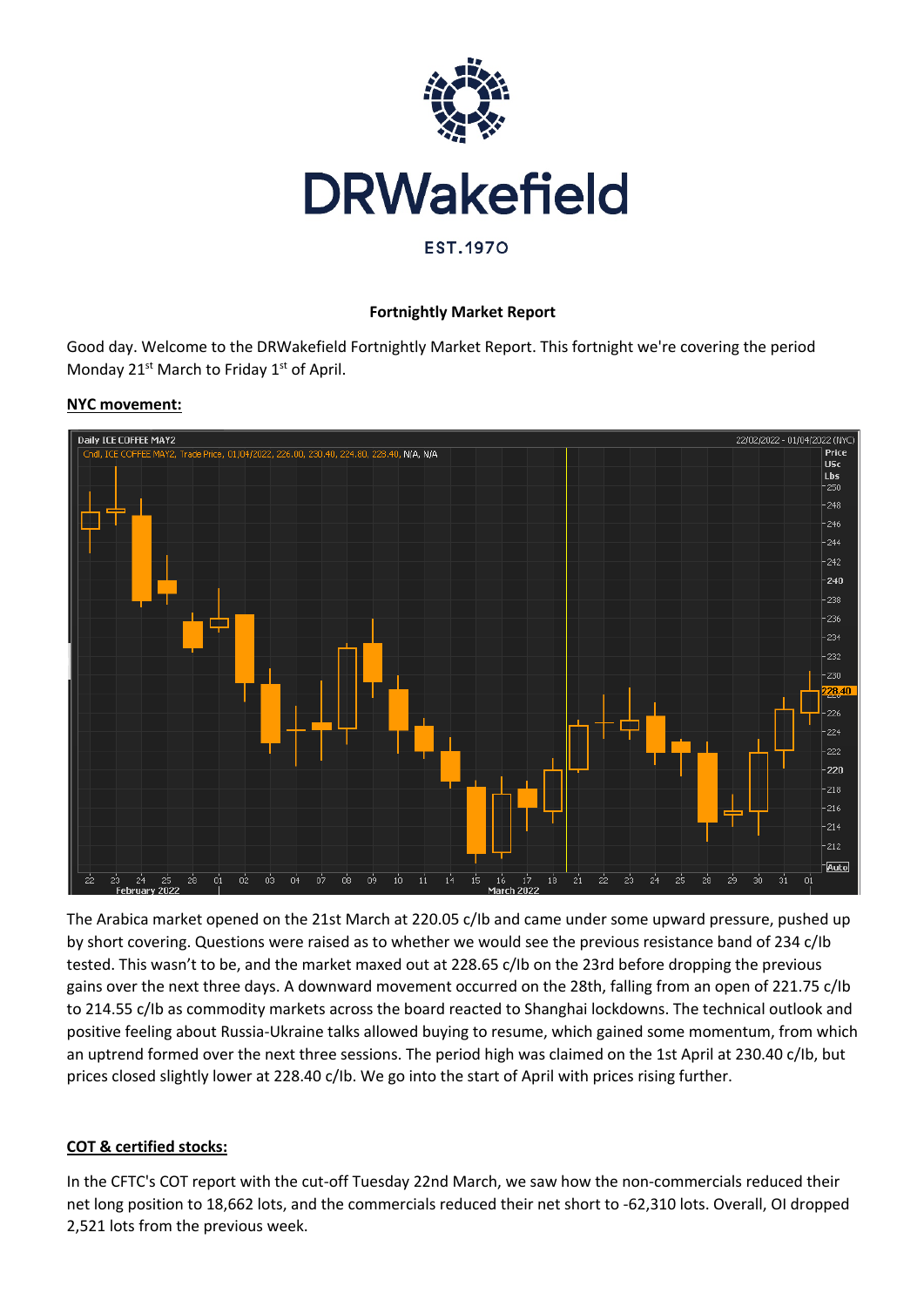In the CFTC's COT report, with the cut-off Tuesday 29th, the non-commercials continued their trimming and stopped their net long on 15,734 lots. The commercials also reduced their net short to -58,557 lots. Overall OI rose 5,375 lots.

Certified US Arabica stocks fell slightly back to just below 1.1 million bags, and Robusta Certified stocks rose to 1.59 million bags.

## **Robusta:**



The Robusta market took a very steady course over the fortnight, only varying by 75 \$/MT. London opened on the 21st March at 2,166 \$/MT and fed off the Arabica buying momentum, fuelled by the crude oil market and the Brazilian Real positivity. The period high came the following day at 2,185 \$/MT but overall closed lower than it's open. The 23rd was a day of two halves, and the beginning threatened new upside potential, but this wasn't to be realised, and as the day wore on, it ticked lower. The following day and all remaining days of the period traded sideways, inside the range of the 23rd. This is known as a period of consolidation and can have a cyclical effect as participants are reluctant to sell or cover, having not been able to achieve the gains they had hoped for.

# **Origin:**

Even though the **Brazilian** 2022 harvest is yet to start, the markets are looking towards the 2023 crop. So far, the vegetative growth has been very good, and grain filling has benefited from adequate rains through Brazil's summer season, promising a healthy volume for next year. This year's crop is less positive, as we still see the damage caused by the frosts in July 2021. The supply of coffee out of Brazil is still gaining traction as shipment issues continue to ease. Shipping in break bulk has proved to be a worthy tactic. As exports flow out of Brazil, foreign dollars continue to roll in, putting downward pressure on the Brazilian Real. It's dropped around 8% from a month ago (please see the currency table at the bottom of the report). This drop reduces the farmer's incentive to sell, which keeps diffs moving to the upside.

In **El Salvador**, the harvest is almost reaching its end. According to the Salvadorean coffee council, there is an 18% increase in total production compared to this time last year. The farm preparation activities have begun for the 2022-2023 crop, starting with pruning, pre-flowering fertilisation and others. The biggest concern among the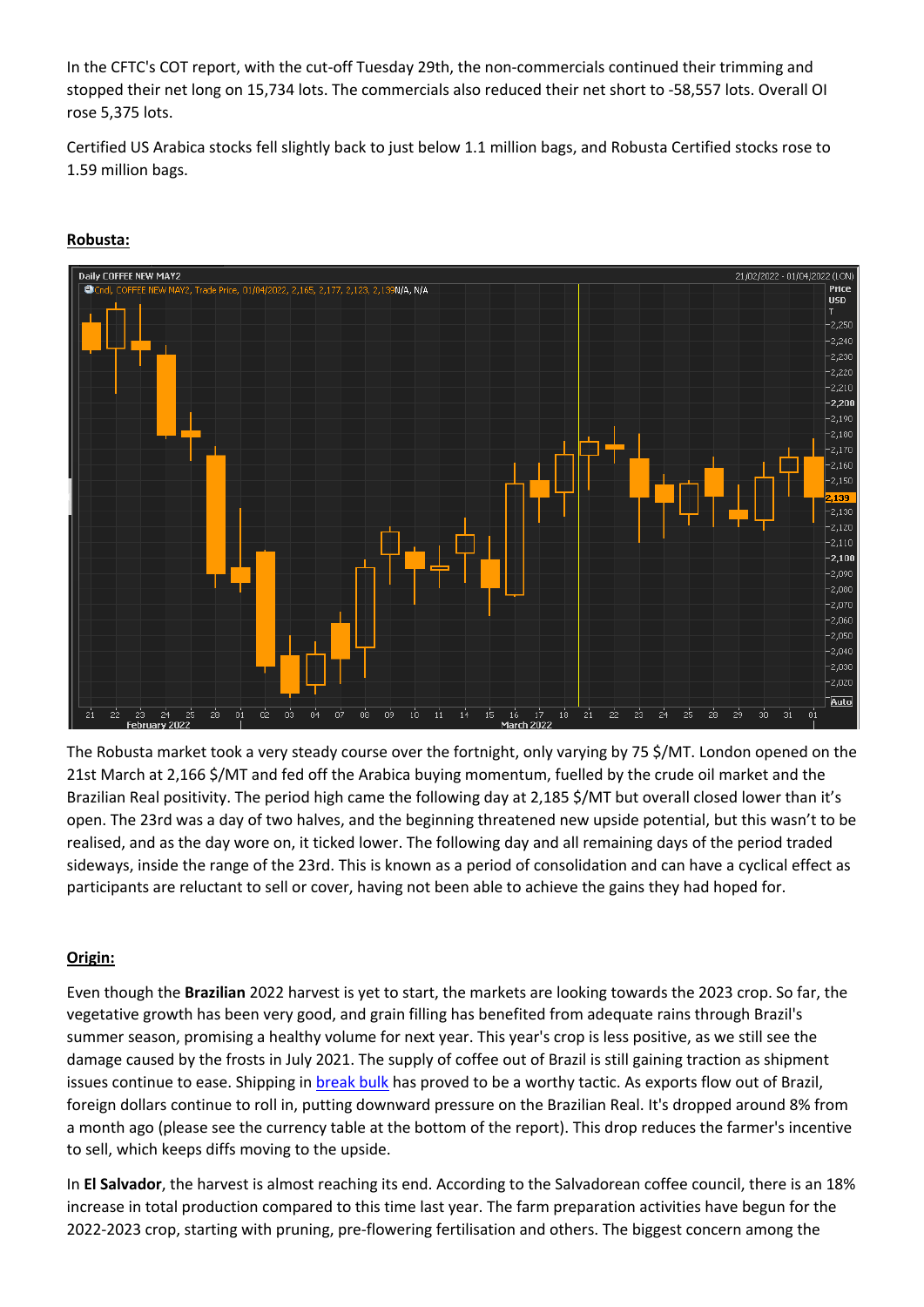industry is the huge impact of the increase in the cost of fertiliser, electricity, and oil. The price increase ranges from 40% to 80%, depending on the product. The logistic problems tend to be more fluid this crop than last year, as the accessibility to bookings is much faster at the moment. The increase in the NYC market has benefited producers to cover the increasing production cost and, in some cases, to be able to invest back into the farms. Crop expectations are positive for the 2022-2023 crop, with the expectation that the country's total production will continue to increase if they have a good winter.

**Vietnam** has also been benefiting from improved logistics. Their exports are nearly 20% up compared to the first three months of last year - the equivalent of around 9 million bags. Estimates of farmers having sold 70% of their crop reside, and growing conditions for the new crop prove adequate. Some areas have been dry, so those with the means have been irrigating. Fertiliser prices have risen 200-250%, and Russian-based clients have struggled to send documents and pay invoices.



## **Currency:**

The Euro started the fortnight at 1.102 and saw relatively little movement over the week. It managed to lose some strength and moved to down 1.098 by the 28th March. Pulling it upwards were comments from the European central bank president about plans for reactionary measures to inflation, should the need arise. On the contrary, the greenback remains strong and puts downward pressure on the Euro as the war in Europe continues. GBP opened at 1.317, initially gained some value but dropped off over the coming days due to higher than expected inflation rates and hit a floor of 1.308. The Pound made modest gains and climbed back above 1.31 to close out at 1.312. The Euro had a bumpier ride in the latter week of the period. It rose sharply over a three-day period as hostilities continued between Russia and the rest of Europe, hitting a peak of 1.116 on the 30th. It did, however, give back some ground and settled at 1.104.

We hope you enjoyed this report and see you in a fortnight! Till next time coffee folks!